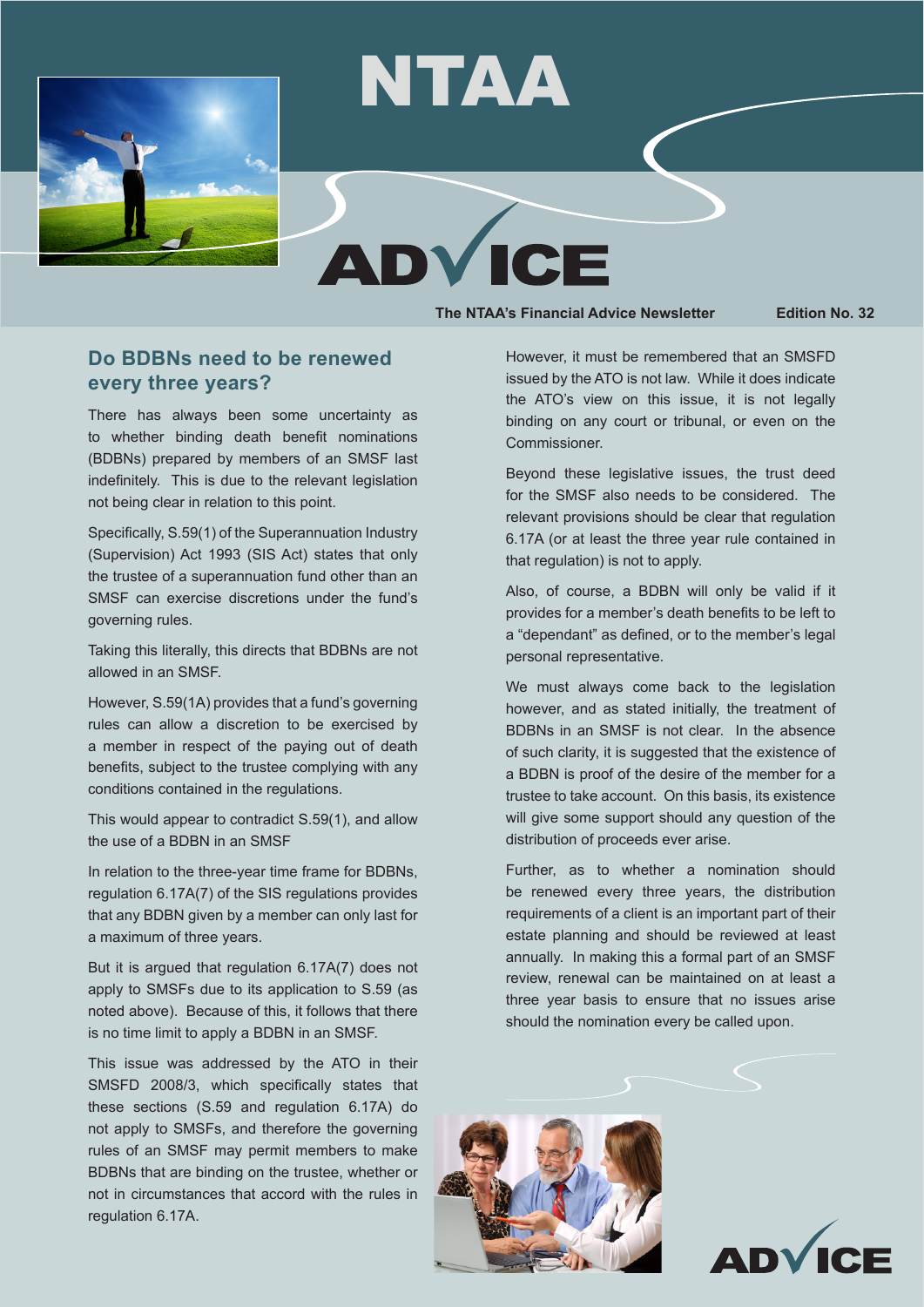## **Practical compliance guidelines issued regarding SMSF limited recourse loans**

On 6 April 2016 the ATO issued Practical Compliance Guideline PCG 2016/5, which sets out 'safe harbours' for limited recourse borrowing arrangements ('LRBAs'), entered into by SMSF trustees to acquire assets for the 2015/16 and 2016/17 income years.

A major consideration is that the taxation non-arm's length income ('NALI') provisions may apply when an SMSF trustee acquires an asset under an LRBA that is not an arm's length dealing.

The ATO accepts that an LRBA structured in accordance with PCG 2016/5 is consistent with an arm's length dealing, and that the NALI provisions do not apply purely because of the terms of the borrowing arrangement.

The Guideline applies to SMSF trustees whose LRBAs meet the relevant legislative requirements, including where the LRBA commenced before 6 April 2016.

#### **'Safe Harbours' for loans**

The ATO's 'safe harbours' for LRBAs set out the characteristics of relevant loans which, if present, will be accepted as being consistent with an arm's length dealing.

There is one 'safe harbour' for LRBAs used to acquire real property or to refinance a borrowing used to acquire real property, and another 'safe harbour' for LRBAs to acquire shares in a stock exchange listed company or units in a listed trust, or to refinance a borrowing used to acquire such a collection.

To be covered by the 'safe harbour' requirements, LRBAs must meet conditions with regard to:

- $\blacklozenge$  interest rate:
- $\blacklozenge$  whether the interest rate is fixed or variable;
- $\triangle$  term of the loan:
- $\blacklozenge$  the loan to valuation ratio;
- $\blacklozenge$  loan security;
- $\blacklozenge$  the nature and frequency of repayments; and
- $\blacklozenge$  the need for a written loan agreement.

The Guideline notes that if an LRBA does not meet the safe harbour terms, the trustee may still be able to establish (by providing evidence) that it is on arms' length terms.

The ATO expects SMSF trustees to review LRBA arrangements and ensure they are consistent with arm's length dealings by 30 June 2016 or if not, they are terminated (on arm's length terms) by 30 June 2016. If that is done, the ATO will not conduct an income tax review of the SMSF for the 2014/15 year or earlier years purely because the SMSF has entered into an LRBA.

# **Paperwork and actuarial requirements for an SMSF pension**

One of the main benefits of paying a pension from an SMSF is the tax exemption afforded to the income derived from the assets supporting the pension (provided that the pension meets the pension standards prescribed in the relevant legislation).

However, if a pension is not properly documented, the ATO is likely to conclude that the pension is not a complying pension, and therefore ineligible to claim the tax exemption in respect of income derived from pension assets.

When an SMSF member commences a pension, the SMSF's trustee(s) must decide whether to finance the member's pension using **segregated** or **unsegregated** assets.

A **segregated** asset is an asset that is set aside solely to enable the fund to discharge its pension obligations, whereas an **unsegregated** asset is an asset that simultaneously funds a pension and supports accumulation entitlements in the fund.

In order to claim the tax exemption for income and net capital gains derived from pension assets, an actuarial certificate must generally be obtained by the fund, before the date for lodgment of the SMSF's annual return for the relevant income year.

However, an actuarial certificate is **not** required where there are **segregated pension assets**  to support a pension that is prescribed by the regulations.



An issue that often arises is whether an actuarial certificate is required for the income year in which an SMSF **commences** paying a prescribed pension part way during the year.